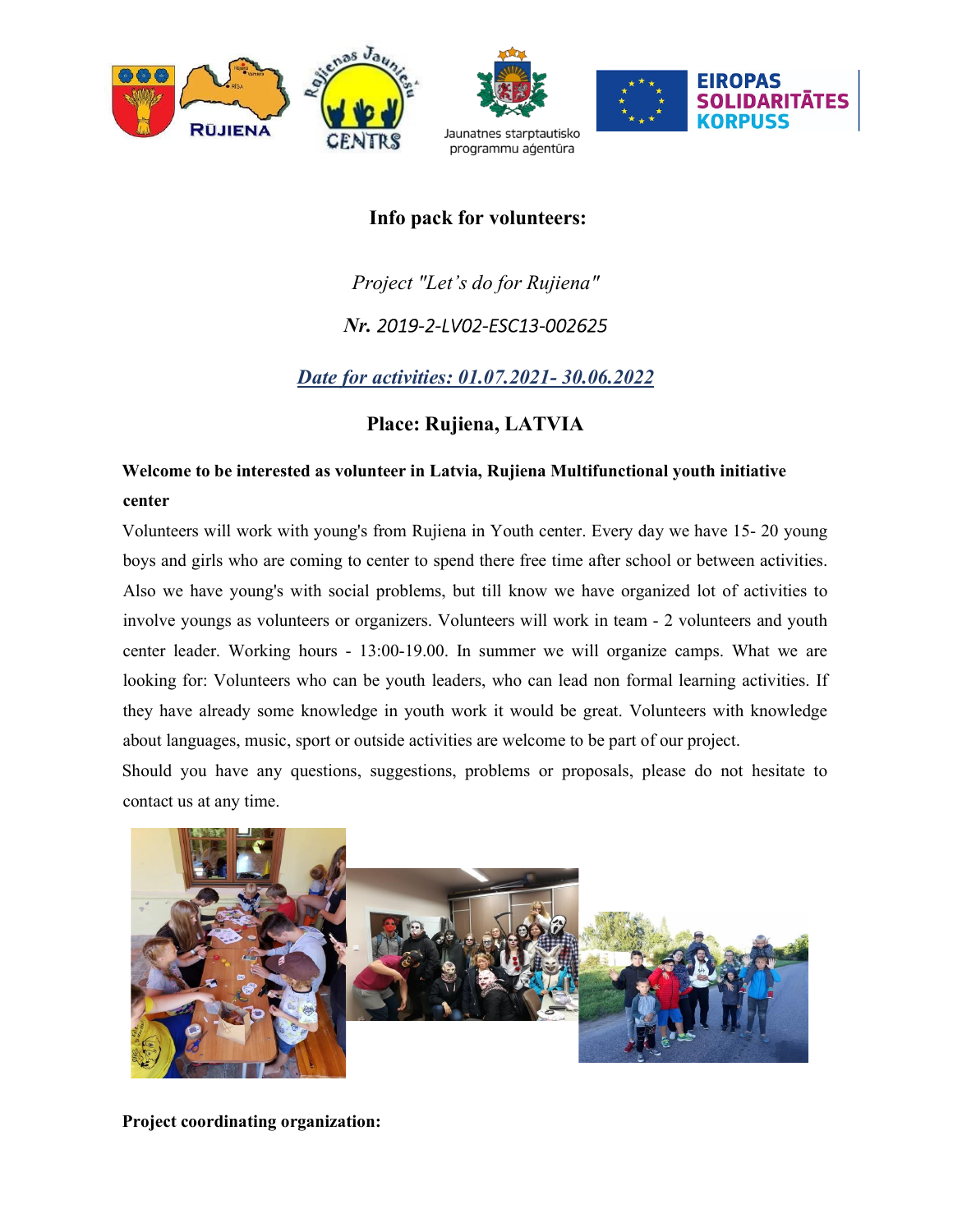| <b>Project coordinating organization:</b> | <b>Hosting organization:</b>                    |
|-------------------------------------------|-------------------------------------------------|
| Daina Roze                                | Rujiena multifunctional youth iniciative center |
| Youth organization "Ligzda",              | Raiņa street 3, Rujiena, Latvia, LV-4240        |
| Project manager                           | Accreditation nr. 2018-1-LV02-ESC52-002440      |
| $j$ oligzda $(a)$ gmail.com               |                                                 |
|                                           |                                                 |

### About voluntary work in "Rujiena Youth center"

### Activity date: 01.07.2021- 30.06.2022

#### Place for activities: Skolas iela 8, Rūjiena, Latvia

#### Video about city: https://ej.uz/rujiena\_lets\_do

Volunteer living country: Belgium, Bulgaria, Czech Republic, Denmark, Germany, Estonia, Ireland, Greece, Spain, France, Croatia, Italy, Cyprus, Lithuania, Luxembourg, Hungary, Malta, Netherlands, Austria, Poland, Portugal, Romania, Slovenia, Slovakia, Finland, Sweden, United Kingdom, Turkey, Iceland, Liechtenstein, Norway, Former Yugoslav, Republic of Macedonia, Serbia.

#### Number of volunteers and age: 1 person (of age 18 - 30)

Volunteer who can help youngs in age from 13 - 18 to spend free time with different activities, lead language club, create events together with youngs. Volunteer should be registered in Youth portal https://europa.eu/youth/solidarity

Working language: English, Latvian. In project activities you will have online learning program for Latvian language.

#### Summary of the Project:

The goal of the project is to promote awareness of the Solidarity Corps through the activities offered to the youth of Rujienas district, which will encourage young people to engage in such projects and will activate the local community. The project is initiating cooperation with the Rujiena district municipality institutions visited by children, young people and seniors - Social Care Center "Lode", Rujienas Multifunctional Youth Initiative Center, Rujiena Library, Rujiena Secondary School and Association "Rujiena Seniors House". The short-term goal of the project is to offer various activities available to the local community in Rujiena, for children, young people and seniors. Volunteers will develop and get to know their personality, will learn more about cultural differences and will share their experience and knowledge during the project. The long-term goal is to establish close cooperation between socially active institutions and organizations united by Solidarity Corps youth from different countries. The implementation of this project will help to develop open societies and acquisition of knowledge about the cultures of different countries, the implementation of this project will help the local community to improve linguistic knowledge and raise awareness of European citizenship.

#### Aims and objectives:

• To help youngs to learn languages in practical use;